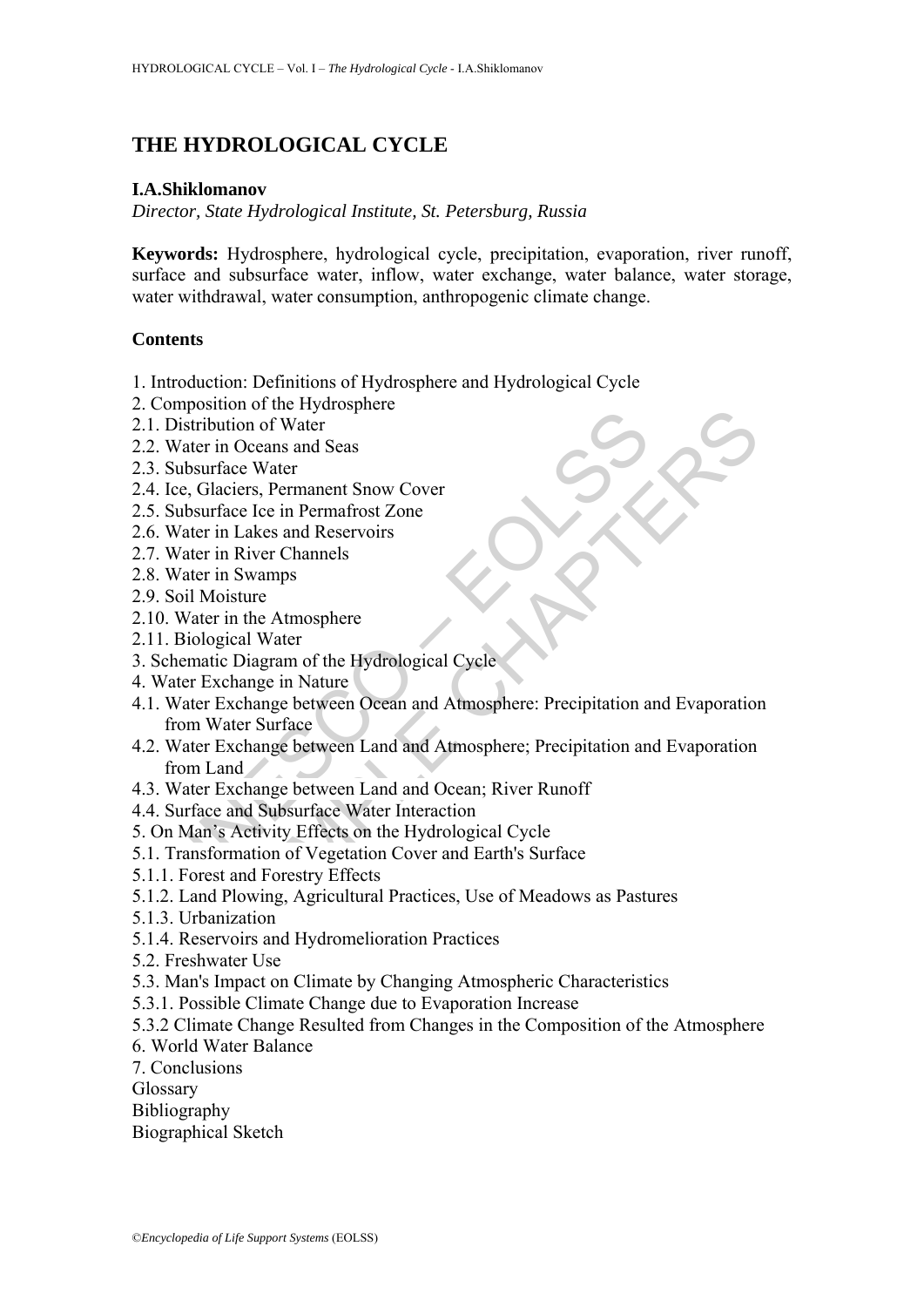## **Summary**

The hydrological cycle is a process of constant water exchange or water circulation in the hydrosphere, i.e. in the system of the atmosphere - Earth's surface – soil cover upper lithosphere (to a depth of 2000 m). Water in the hydrosphere is liquid, solid or gaseous; during the hydrological cycle it moves under the effect of heat energy, gravitation and capillary forces, converting from a liquid to its solid state or gas, and back. The hydrological cycle is one of the major geophysical processes on the planet providing relative stability of natural conditions and continuous distribution of water between ocean, land and atmosphere.

permanent snow cover, in lakes and reservoirs, in river channs, in the atmosphere, as well as in living organisms. The general sy<br>cological cycle is considered; it is shown that the contribution of<br>er to the hydrosphere de metrical stock and restrictions, in the control show cover, in lakes and reservoirs, in river channels, in swamps atmosphere, as well as in living organisms. The general system of the glal cycle is considered, it is shown Quantitative characteristics of water storage in different parts of the hydrosphere are given in this chapter, i.e. water accumulated in the oceans and seas, in aquifers, in ice and permanent snow cover, in lakes and reservoirs, in river channels, in swamps, in soils, in the atmosphere, as well as in living organisms. The general system of the global hydrological cycle is considered; it is shown that the contribution of particular type of water to the hydrosphere depends not only on its volume but also on its rate of migration or annual discharge and renewal during the water cycle. In this sense, water in river channels is advantageous if compared with the other types of water in the hydrosphere: it is renewed quickly during the water cycle (over 17 days on average), which explains the great importance of river runoff as the basic source of fresh water for different human needs.

Water exchange processes are discussed in details in the systems: ocean – atmosphere, land – atmosphere, ocean – land, surface and subsurface water. The results of this exchange are analyzed as mean annual distribution of precipitation, evaporation, river runoff and surface/subsurface runoff on the planet.

Much emphasis is focused on the problem of human impact on the hydrological cycle and on analysis of the contemporary world water balance as a quantitative characteristic of global hydrological cycle components averaged for a long-term period.

The effect of changes in the top cover of the Earth, construction and operation of reservoirs, freshwater use for human needs, anthropogenic effects on characteristics of the atmosphere due to higher evaporation because of freshwater use for human needs, and intensive burning of carbonic fuel (oil, gas, coal), are all described.

Analysis of the global water balance components has been made for a long-term period (about 50 years) for each continent, ocean and for the whole planet.

Finally, brief conclusions are made and objectives are formulated for future research, mainly related to a more accurate estimation of particular types of water storage in the hydrosphere, studies of their exchange, more detailed and reliable assessments of the components of the hydrological cycle and world water balance essential under the conditions of observed and expected great changes in the global climate.

Quantitative characteristics of the hydrosphere and the global hydrological cycle given in this chapter are mainly based on research results obtained by Russian scientists, who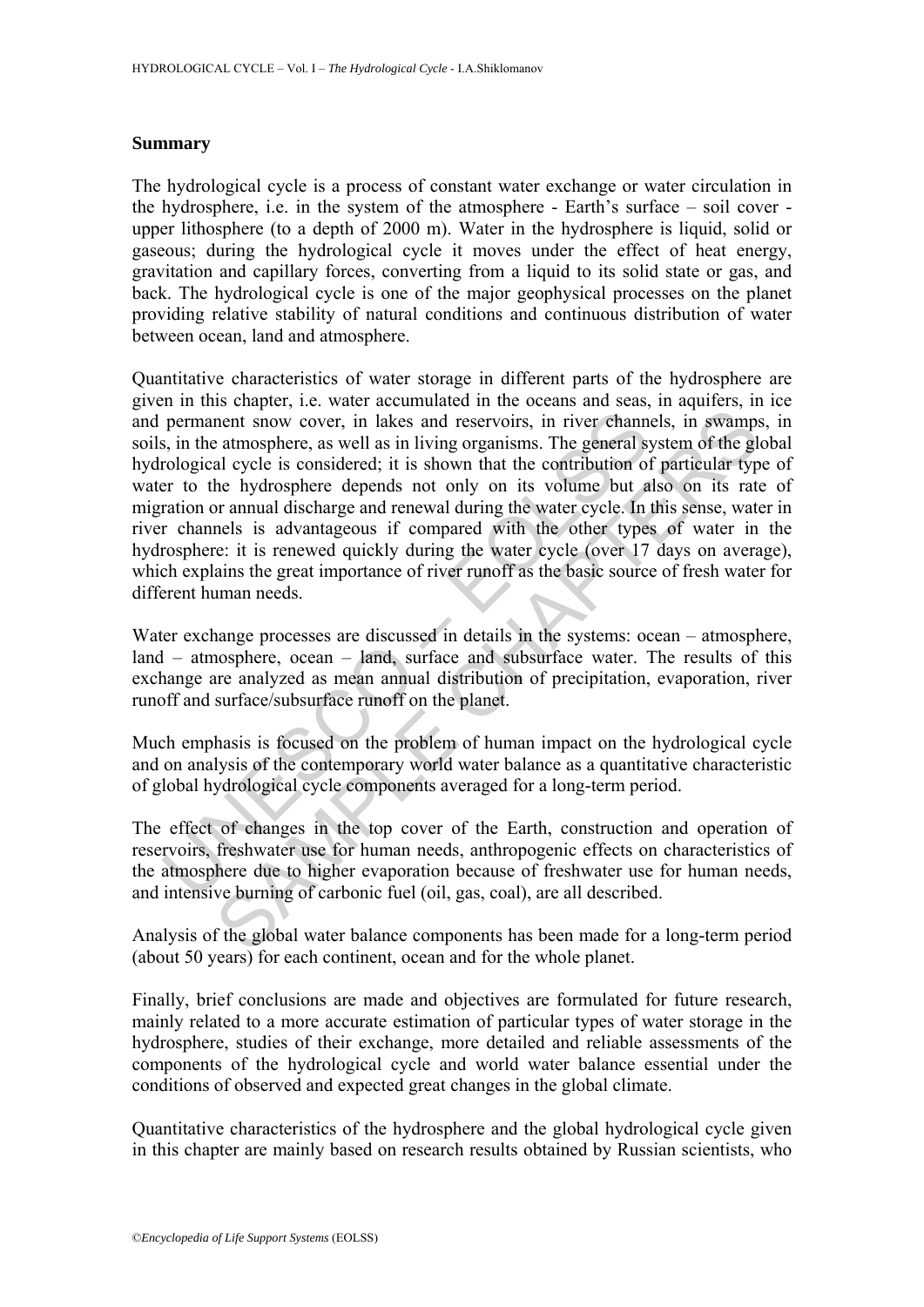traditionally generalize and analyze the data of the world hydrometeorological network and study the dynamics of global water resources and water balance.

### **1. Introduction: Definitions of Hydrosphere and Hydrological Cycle**

There is much water on our planet in a free state, forming oceans, seas, lakes, rivers, ice cover, soil moisture and subsurface water; water is available in the atmosphere and biosphere, and it is found in minerals in the Earth's crust, bound chemically and physically.

The whole variety of water bodies and structures containing water and forming a continuous envelope around the Earth is called the hydrosphere (from the Greek words Hydor (water) and sphaira (ball)). The unity of the hydrosphere is determined not only by its continuity but by a constant water exchange among its individual parts. Unlike other natural resources, water is constantly moving in time and space, turning from a liquid phase into a solid or gaseous ones, and vice versa.

The process of constant water exchange or water circulation in the atmosphere - land surface – soil cover – upper part of lithosphere system is called the "hydrological cycle", which is one of the main hydrophysical processes on the planet. It provides a relative stability of natural conditions and characterizes a permanent distribution of water between ocean, land and atmosphere.

It should be noted that the above definition of the hydrosphere is too general and uncertain, especially if it is necessary to estimate quantitative characteristics of the hydrosphere to study the hydrological cycle.

Therefore, quite different definitions of the hydrosphere are found in scientific literature, even in the latest publications.

ts continuity but by a constant water exchange among its indiv-<br>r natural resources, water is constantly moving in time and spa<br>id phase into a solid or gaseous ones, and vice versa.<br>process of constant water exchange or w in the state of the hydrosphere are found in science in the amound in the state in the state involves water involves and year. The ento a solid or gaseous ones, and vice versa. It is moreover, water is constantly moving in Late in the nineteenth century, when this term first appeared in scientific publications, it mainly included the water of oceans and seas; this definition may still be found in some modern articles. Later, the hydrosphere involved waters of land, i.e. lakes, rivers and ice cover, followed by long discussions concerning the inclusion of water of the atmosphere and biosphere, as well as the different types of subsurface water.

Even today, many specialists in applied hydrology and water management consider that the hydrosphere involves water on the Earth's surface and in its crust; this is the water of the oceans, seas and water bodies on land (rivers, lakes and subsurface water, including water accumulated in its solid phase (snow cover and glaciers). This rather extended definition (it is given in well-known glossaries for hydrology) does not include atmospheric moisture, and it does not specify *what* subsurface water should be included in the hydrosphere, i.e. in bound or free state).

This definition does not satisfy the specialists engaged in the problems of the hydrological cycle and water balance. In their opinions, the atmospheric water is an integral part of the hydrosphere. In fact, water on the Earth is available in three phases, i.e. liquid, gaseous and solid ones. If solid water is a part of the hydrosphere it is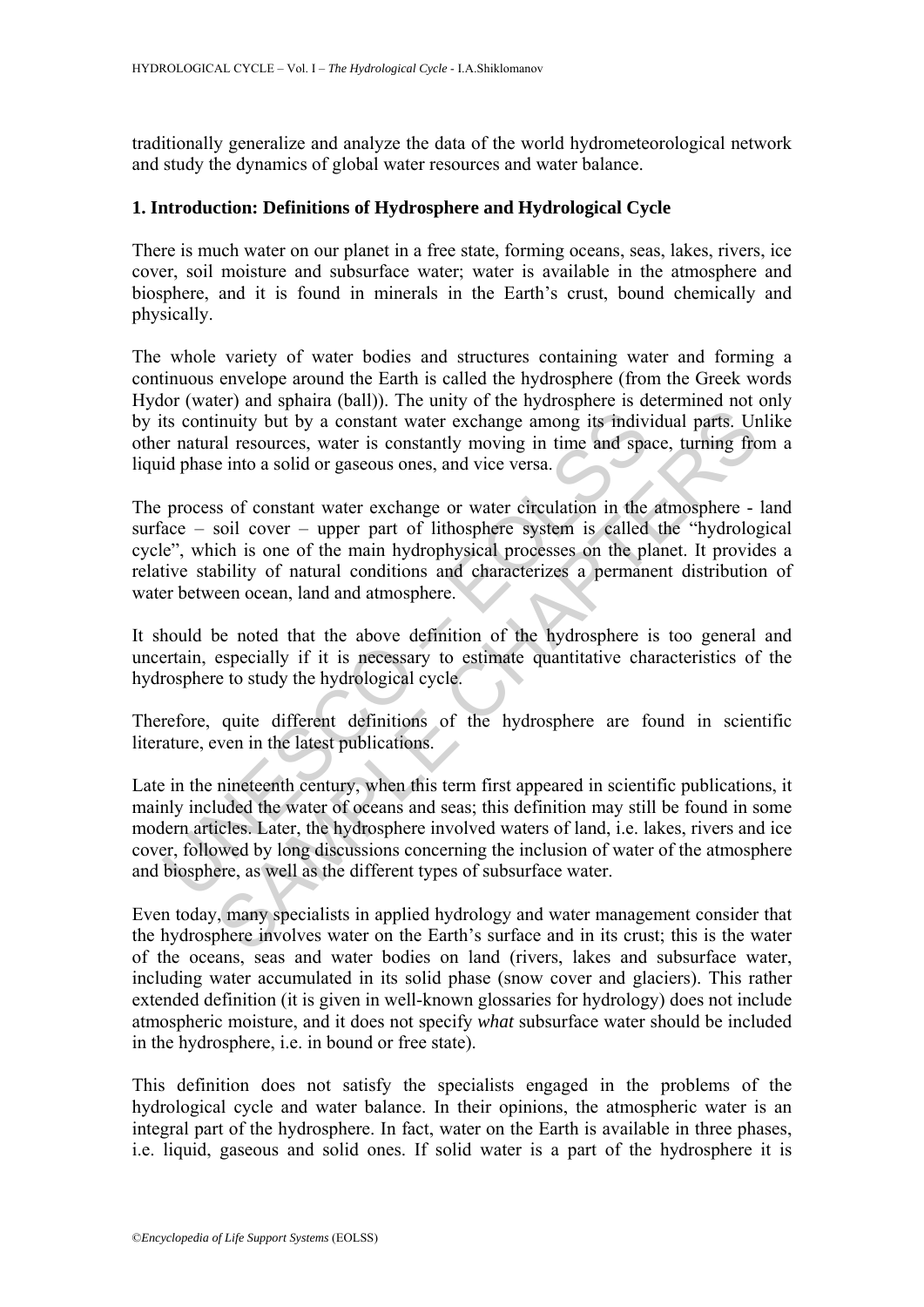possible to include gaseous water, which is mainly found in the atmosphere, the more so that drops of water and ice particles are found in the atmosphere (see *Exchanges of Water in the Hydrosphere* and *Hydrosphere Components*).

Among scientists engaged in the global problems of the Earth's crust and subsurface water, the most popular definition of the hydrosphere is as follows: the hydrosphere involves not only water in the atmosphere but all types of subsurface water to a depth of about 300 km including water in different mountain rocks and in the chemical composition of materials.

This too extended definition of the hydrosphere that includes chemically bound water (with a great volume)—that practically does not contribute to the hydrological cycle and exceeds the water amount in the Word Ocean—is hardly reasonable, especially for studies of world water balance and determination of quantitative characteristics of different components of the hydrosphere.

lies of world water balance and determination of quantitative<br>verent components of the hydrosphere.<br>ay, hydrologists, climatologists and oceanologists engaged in th<br>al climate, ocean, water resources and water balance, use Today, hydrologists, climatologists and oceanologists engaged in the problems of the global climate, ocean, water resources and water balance, use a clear and physically understandable definition of the hydrosphere: it involves all types of water on the planet in its liquid, solid and gaseous forms in the free state and contributing to the hydrological cycle. These are waters in the atmosphere, on the Earth's surface, in soil cover and in the upper layers of the lithosphere to 2000 m depth moving under the effects of heat energy, gravity and capillary forces. It also involves the water of the biosphere, mainly in plants, and contributing to the hydrological cycle by transpiration.

The author agrees with this definition of the hydrosphere, which is very important in analysis of the global hydrological cycle.

world water balance and determination of quantitative characteristic omponents of the hydrosphere.<br>Irologists, climatologists and oceanologists engaged in the problems of<br>ate, ocean, water resources and water balance, use Data on water distribution over the planet and quantitative characteristics of different components of the hydrosphere are given below: the general scheme of the global hydrological cycle and the effect of different components of the hydrosphere are analyzed; water exchange processes in ocean-atmosphere, land-atmosphere and oceanland systems are considered; surface and subsurface waters and the results of this water exchange as mean distribution of precipitation, evaporation and runoff over the planet, are considered. Particular emphasis is focused on the problem of effects of human activity on the hydrological cycle and on the analysis of contemporary world water balance as a quantitative characteristic of the global hydrological cycle averaged for particular intervals.

# **2. Composition of the Hydrosphere**

# **2.1. Distribution of Water**

Being one of the most widespread substances in nature, water in the hydrosphere may be found in the following three states, i.e. free liquid, solid (or ice) and gaseous (or vapor). Water forms oceans, seas, lakes and rivers; it also forms subsurface water in the upper layers of the Earth's crust and in the top soil; it makes ice and snow coverage in polar and high mountain areas. Much water is concentrated in the glaciers of Antarctica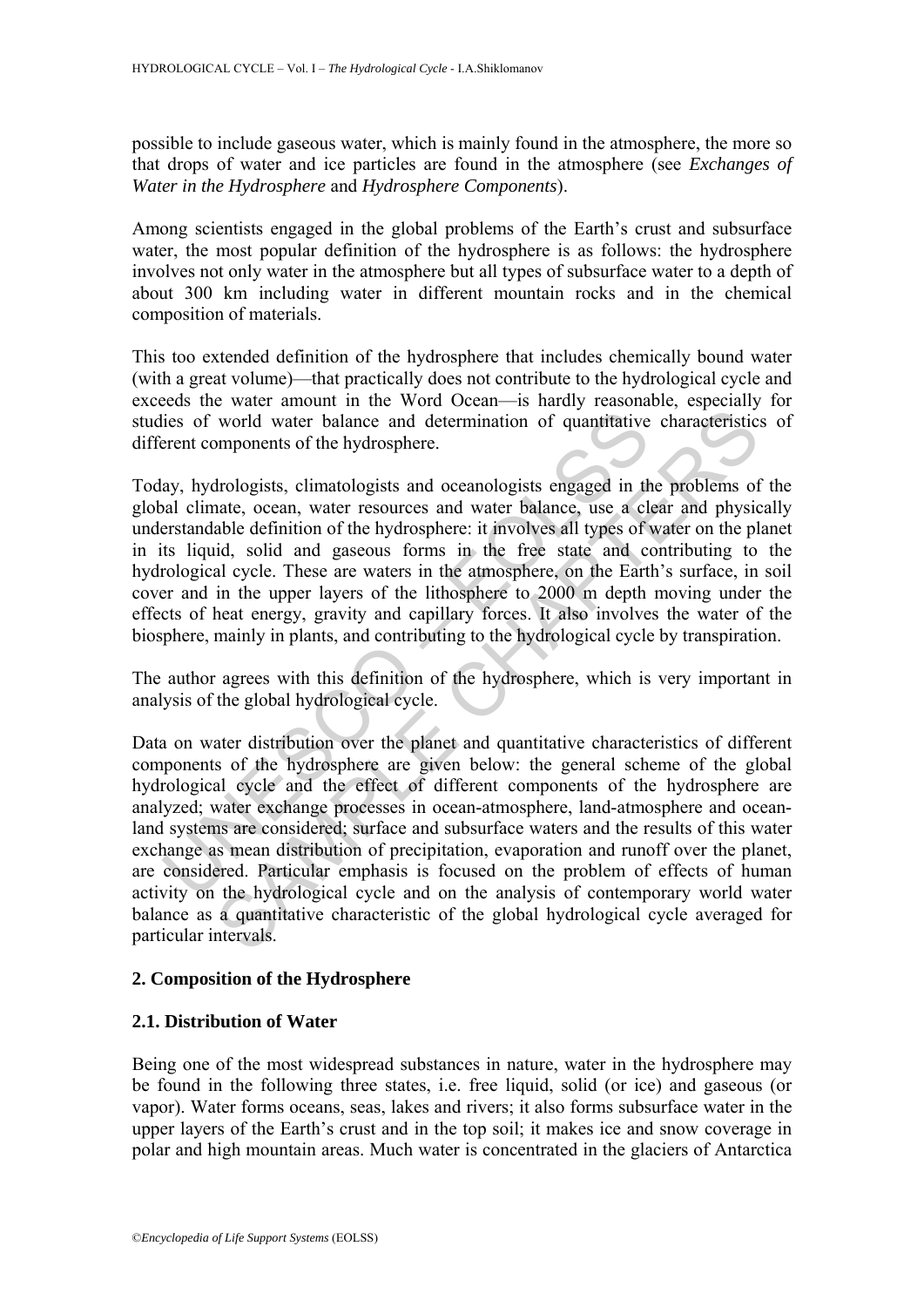and Greenland. Some water is transported in the atmosphere as water vapor, drops of water and ice crystals, as well as in the biosphere, mainly in the plant cover where it also contributes to the hydrological cycle.

recenteristics of the hydrosphere, pointing to the need for a<br>
derences are particularly great in estimates of water storage in ic<br>
surface water in the permafrost zone, which depends on diffit<br>
rect methods (because of in ties of the hydrosphere, pointing to the need for additional studies are particularly great in estimates of water storage in ice and show an water in the permafrost zone, which depends on difficult estimation when when tho It is not easy to make a reliable assessment of water storage in the hydrosphere because water is very dynamic, it is moving constantly, turning into a solid or gaseous state from a liquid one, and vice versa. The composition of the hydrosphere is subject to changes during different life periods on Earth. Also, in quantitative assessment of water storage contributing to the hydrological cycle, it is necessary to estimate the boundaries of the hydrosphere. Studies on the quantitative assessment of the components in the hydrosphere have been made for hundreds of years. Nevertheless, recent publications during the last 20 or 30 years in many countries differ greatly; this is mainly explained by the above reasons and unfortunately by our limited knowledge of the global characteristics of the hydrosphere, pointing to the need for additional studies. Differences are particularly great in estimates of water storage in ice and snow and in subsurface water in the permafrost zone, which depends on difficult estimation by indirect methods (because of inadequate basic data).

It is very difficult to estimate the reliability of results according to quantitative indicators of the hydrosphere published by different authors.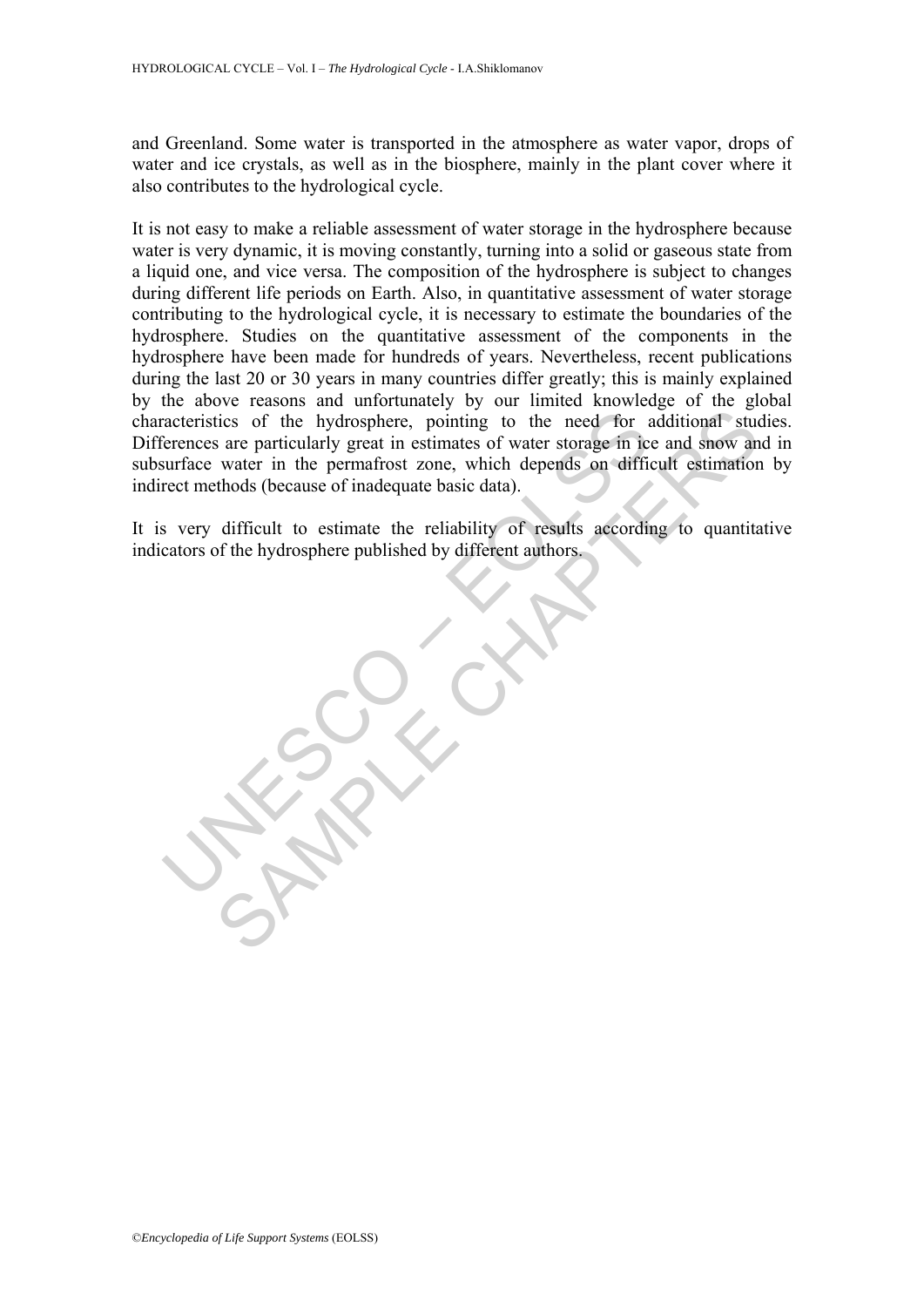|                                                                                                                                                                                       | Area covered<br>(km <sup>2</sup> ) | Volume $(km3)$                                         | Depth of<br>runoff(m) | Share of world resources (%) |                |
|---------------------------------------------------------------------------------------------------------------------------------------------------------------------------------------|------------------------------------|--------------------------------------------------------|-----------------------|------------------------------|----------------|
|                                                                                                                                                                                       |                                    |                                                        |                       | Of water                     | Of fresh water |
|                                                                                                                                                                                       |                                    |                                                        |                       | resources                    | resources      |
| World Ocean                                                                                                                                                                           | 361,300,000                        | 1,338,000,000                                          | 3700                  | 96.5                         |                |
| Subsurface water (gravitational and capillary)                                                                                                                                        | 134,800,000                        | $23,400,000^{(1)}$                                     | 174                   | 1.7                          |                |
| Predominantly fresh subsurface water                                                                                                                                                  | 134,800,000                        | 10,530,000                                             | 78                    | 0.76                         | 30.1           |
| Soil moisture                                                                                                                                                                         | 82,000,000                         | 16,500                                                 | 0.2                   | 0.001                        | 0.05           |
| Glaciers and permanent snow cover:                                                                                                                                                    | 16,227,500                         | 24,064,100                                             | 463                   | 1.74                         | 68.7           |
| Antarctica                                                                                                                                                                            | 13,980,000                         | 21,600,000                                             | 546                   | 1.56                         | 61.7           |
| Greenland                                                                                                                                                                             | 1,802,400                          | 2,340,000                                              | 298                   | 0.17                         | 6.68           |
| Arctic islands                                                                                                                                                                        | 226,100                            | 83,500                                                 | 369                   | 0.006                        | 0.24           |
| Mountainous areas                                                                                                                                                                     | 224,000                            | 40,600                                                 | 181                   | 0.003                        | 0.12           |
| Ground ice in permafrost zone                                                                                                                                                         | 21,000,000                         | 300,000                                                | 14                    | 0.022                        | 0.86           |
| Water resources in lakes                                                                                                                                                              | 2,058,700                          | 176,400                                                | 85.7                  | 0.013                        |                |
| Fresh water                                                                                                                                                                           | 1,236,400                          | 91,000                                                 | 73.6                  | 0.007                        | 0.26           |
| Salt water                                                                                                                                                                            | 822,300                            | 85,400                                                 | 103.8                 | 0.006                        |                |
| Water in swamps                                                                                                                                                                       | 26,826,000                         | 11,470                                                 | 4.28                  | 0.0008                       | 0.03           |
| Water in rivers                                                                                                                                                                       | 148,800,000                        | 2,120                                                  | 0.014                 | 0.0002                       | 0.006          |
| Biological water                                                                                                                                                                      | 510,000,000                        | 1,120                                                  | 0.002                 | 0.0001                       | 0.003          |
| Atmospheric water                                                                                                                                                                     | 510,000,000                        | 12,900                                                 | 0.025                 | 0.001                        | 0.04           |
| Total water resources                                                                                                                                                                 | 510,000,000                        | 1,385,984,610                                          | 2718                  | 100                          |                |
| Fresh water resources                                                                                                                                                                 | 148,800,000                        | 35,029,210                                             | 235                   | 2.53                         | 100            |
| <sup>(1)</sup> Not taking into account subsurface water storage in Antarctica, broadly estimated at 2 million $km3$ (including about 1 million<br>$km3$ of predominantly fresh water) |                                    | Table 1. Water storage in the hydrosphere of the Earth |                       |                              |                |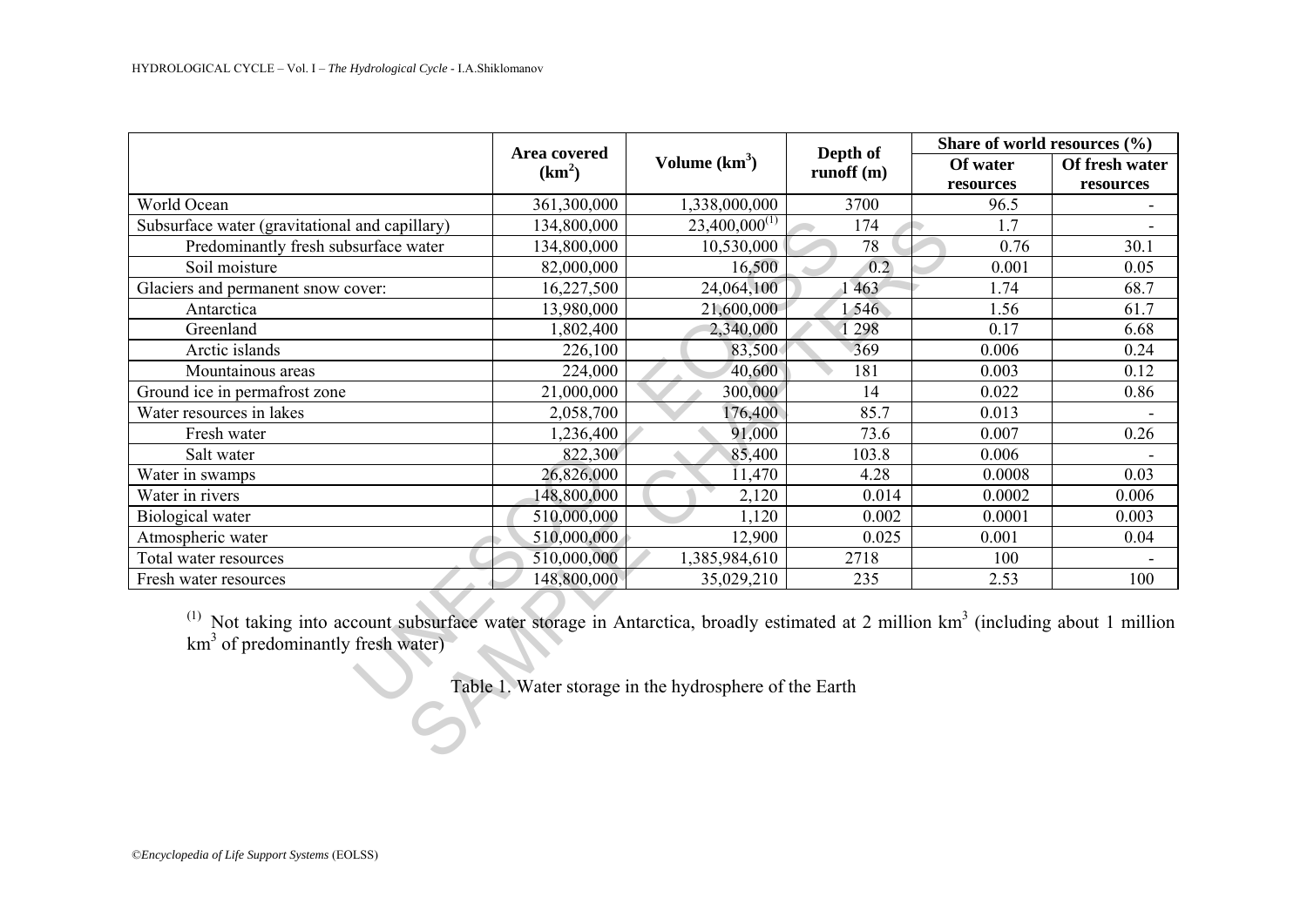Most scientists, however, who investigate different aspects of the hydrological cycle, often use data published by Russian scientists in 1974 in the famous fundamental monograph "World Water Balance and Water Resources of the Earth". Unlike other publications, including recent ones, that monograph contains the most complete assessments of the greatest number of components of the hydrosphere with a description of the used information, basic data and methodological approaches. Combined information from this monograph is given in Table 1.

Table 1 contains mean long-term water storage for all the components of the hydrosphere within the boundaries of the lithosphere to 2000m deep (gravitational and capillary water) and of the atmosphere up to 7 km high; moreover, 90% of the water in the atmosphere occurs within the layer from 0 to 5 km.

It should be emphasized that the above data on water storage on the Earth are quite approximate because of inadequate reliable information on individual components of the hydrosphere. The least reliable data are for subsurface water in the permafrost zone, water storage in soil and in swamps. More reliable assessments are made for the amount of water in the World Ocean, in lakes and reservoirs and in glaciers in polar and mountain areas (see *Glaciers and Their Significance for Earth Nature*).

nould be emphasized that the above data on water storage on the constrained because of inadequate reliable information on individually thy drosphere. The least reliable data are for subsurface water in the word of Ocean, i be emphasized that the above data on water storage on the Earth are the because of inadequate reliable information on individual component<br>phere. The least reliable data are for subsurface water in the permafirest zelecti According to the data of Table 1, the hydrosphere of the Earth involves much water, i.e. about 1386 mln.cu.km, of which 96.5% are salt water in the World Ocean. Much water is accumulated in the lithosphere (1.7% of the total storage) as gravitational and capillary water, which is estimated (as noted above) to a depth of 2000 m. About 45% of this volume is fresh water which is usually confined to a depth of 150-200 m; brackish and salt waters prevail at deeper levels.

A great amount of water is accumulated as ice in Antarctica, Greenland, islands in the Arctic and in high mountains. The total water volume there is about 24 mln.cu.km, or 1.74% of the total volume of the hydrosphere. Moreover, 90% of this amount is in Antarctica.

Subsurface ice accumulated in the permafrost zone occupies  $21 \text{ min km}^2$  and contains (according to approximate assessment) 300 000 cu.km (0.022% of volume of the hydrosphere). Water storages in the other components of the hydrosphere comprise very small proportions of the whole, but they are very important for the hydrological cycle because of their dynamics.

As evident from Table 1, 97.5% of the total huge amount of water of the hydrosphere is salt water, and only 2.5% are fresh waters. Out of the fresh waters, or about 35 mln cu.km, ice and permanent snow cover in Antarctica, Greenland, the Arctic and high mountain areas achieve 68.7%, and subsurface water equals 30.1% which is mainly difficult to use. Only 0.28% of the total amount of freshwater on the Earth is concentrated in lakes, reservoirs and river systems accessible for human use; this water is also very important for freshwater ecosystems (see Figure 1).

A more detailed description of individual components of the hydrosphere is shown in Table 1 and presented below.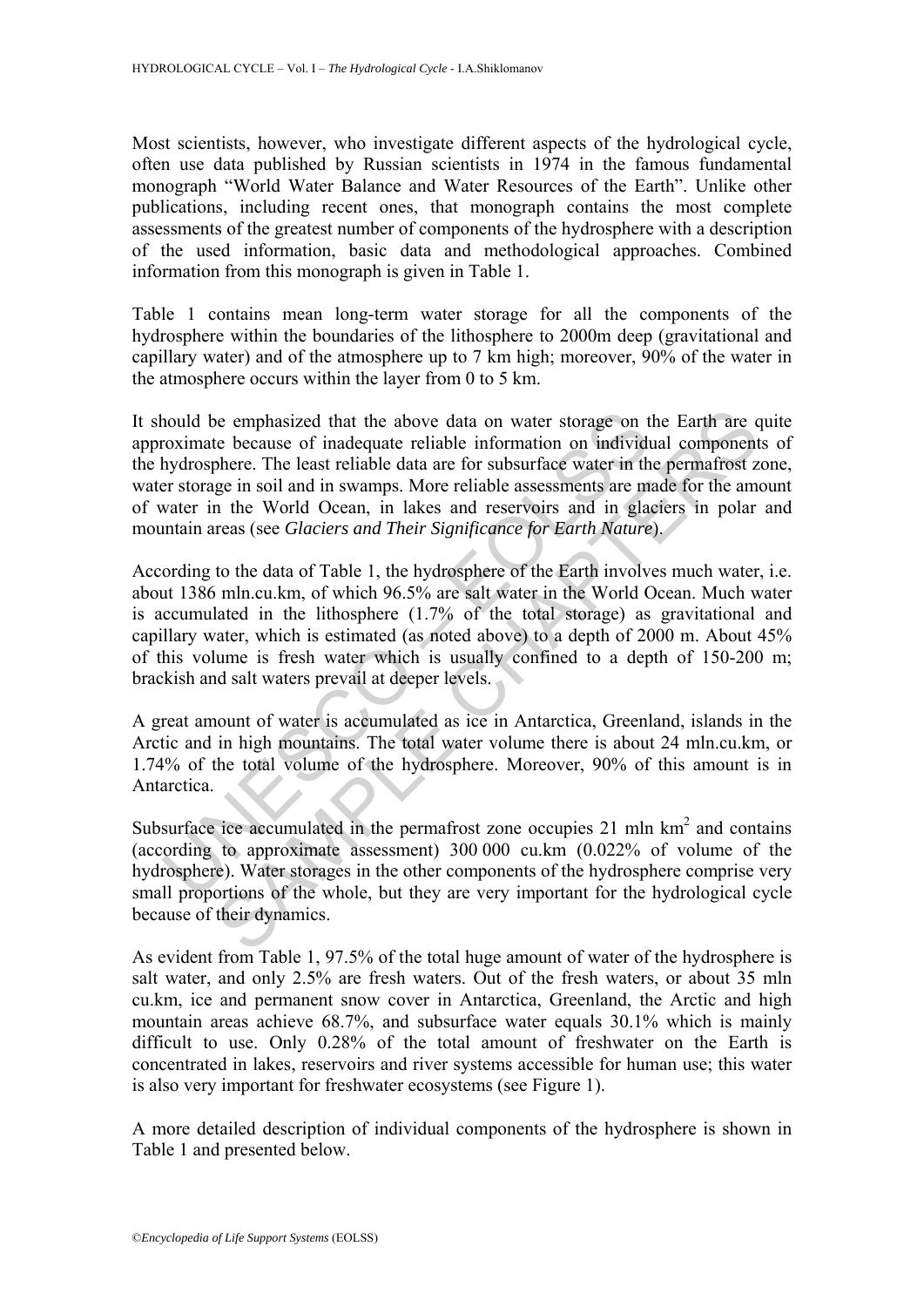

Figure 1. Distribution of water in the hydrosphere

# TO ACCESS ALL THE **68 PAGES** OF THIS CHAPTER, Visit: http://www.eolss.net/Eolss-sampleAllChapter.aspx

#### **Bibliography**

- - -

Atlas of Snow-Ice World Resources (1997). Institute of Geography. Moscow. 392 pp. [Regions of the spreading the snow and ice and storage of water in glaciers] [in Russian]

Baumgartner A., Reichel E. (1975). The World Water Balance. Oldenbourg Vertlag Munchen. 180 pp. [Data of global water balance]

Intergovernmental Panel of Climate Change (IPCC) (2000). Third Assessment, Report of Working Groups I and II [The most recent comprehensive reports on the status of the contemporary climate change and its consequence]

Klige K.K., Danilov I.D., Konishchev V.N. (1998). History of hydrosphere, Moscow "Scientific world", 368 pp. [Development of the hydrosphere of the planet in different stages of geological history: World Ocean, surface water of land, age of glaciation][in Russian]

Korzun V.I. ed (1978). World Water Balance and Water Resources of the Earth. UNESCO, 663 pp. [Analysis of data on the water balance components for continents, ocean and the Earth as a whole; distribution of water resources over area and dynamics in time]